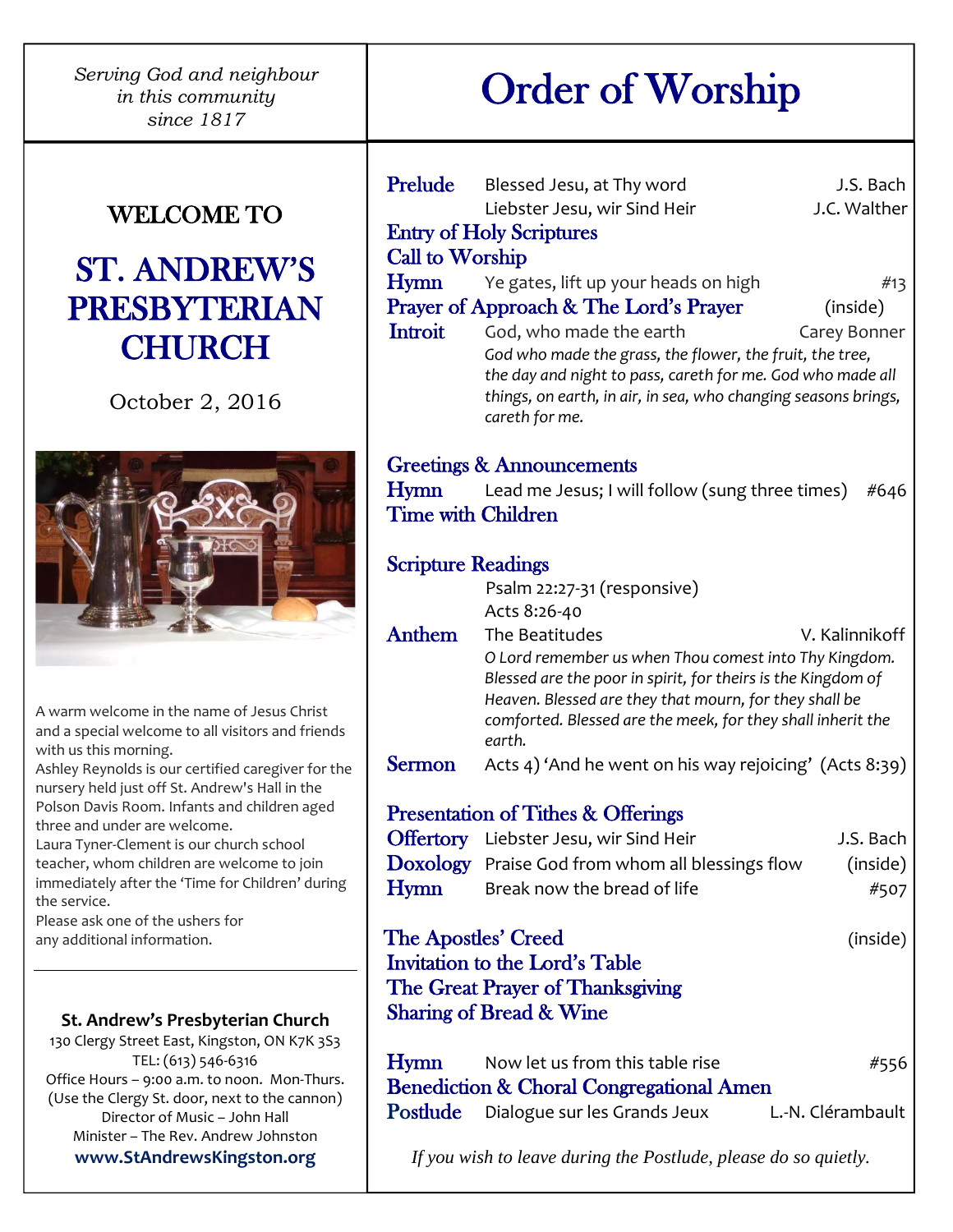## *The Lord's Prayer*

Our Father who art in heaven, hallowed be thy name. Thy kingdom come, thy will be done, on earth, as it is in heaven. Give us this day our daily bread, and forgive us our debts, as we forgive our debtors. And lead us not into temptation, but deliver us from evil. For thine is the kingdom, the power, and the glory, forever. Amen

## *Scripture Readings*

## *Psalm 22 (selected verses)*

All the ends of the earth shall remember and turn to the Lord;  **and all the families of the nations shall worship before you.** For dominion belongs to the Lord who rules over the nations.

- **All who sleep in the earth shall bow down to the Lord;** all who go down to the dust, shall bow before the Lord; and I shall live for God.
- **Posterity shall serve the Lord; future generations will be told about the Lord, and proclaim deliverance to a people yet unborn, saying that God has done it.**

## *Acts 8:26-40*

Then an angel of the Lord said to Philip, 'Get up and go towards the south to the road that goes down from Jerusalem to Gaza.' (This is a wilderness road.) So he got up and went. Now there was an Ethiopian eunuch, a court official of the Candace, queen of the Ethiopians, in charge of her entire treasury. He had come to Jerusalem to worship and was returning home; seated in his chariot, he was reading the prophet Isaiah. Then the Spirit said to Philip, 'Go over to this chariot and join it.' So Philip ran up to it and heard him reading the prophet Isaiah. He asked, 'Do you understand what you are reading?' He replied, 'How can I, unless someone guides me?' And he invited Philip to get in and sit beside him. Now the passage of the scripture that he was reading was this:

'Like a sheep he was led to the slaughter, and like a lamb silent before its shearer, so he does not open his mouth. In his humiliation justice was denied him. Who can describe his generation? For his life is taken away from the earth.'

The eunuch asked Philip, 'About whom, may I ask you, does the prophet say this, about himself or about someone else?' Then Philip began to speak, and starting with this scripture, he proclaimed to him the good news about Jesus. As they were going along the road, they came to some water; and the eunuch said, 'Look, here is water! What is to prevent me from being baptized?' He commanded the chariot to stop, and both of them, Philip and the eunuch, went down into the water, and Philip baptized him. When they came up out of the water, the Spirit of the Lord snatched Philip away; the eunuch saw him no more, and went on his way rejoicing. But Philip found himself at Azotus, and as he was passing through the region, he proclaimed the good news to all the towns until he came to Caesarea.

## *Doxology*

Praise God, from whom all blessings flow; Praise God, all creatures here below; Praise God above, ye heavenly host; Praise Father, Son, and Holy Ghost. Amen.

## *Apostles' Creed*

I believe in God, the Father Almighty, Creator of heaven and earth.

I believe in Jesus Christ, God's only Son, our Lord. who was conceived by the Holy Spirit, born of the Virgin Mary, suffered under Pontius Pilate, was crucified, died, and was buried; he descended to the dead. On a third day he rose again; he ascended into heaven, he is seated at the right hand of the Father, and he will come to judge the living and the dead.

I believe in the Holy Spirit, the holy Catholic Church, the communion of saints, the forgiveness of sins, the resurrection of the body, and the life everlasting. Amen.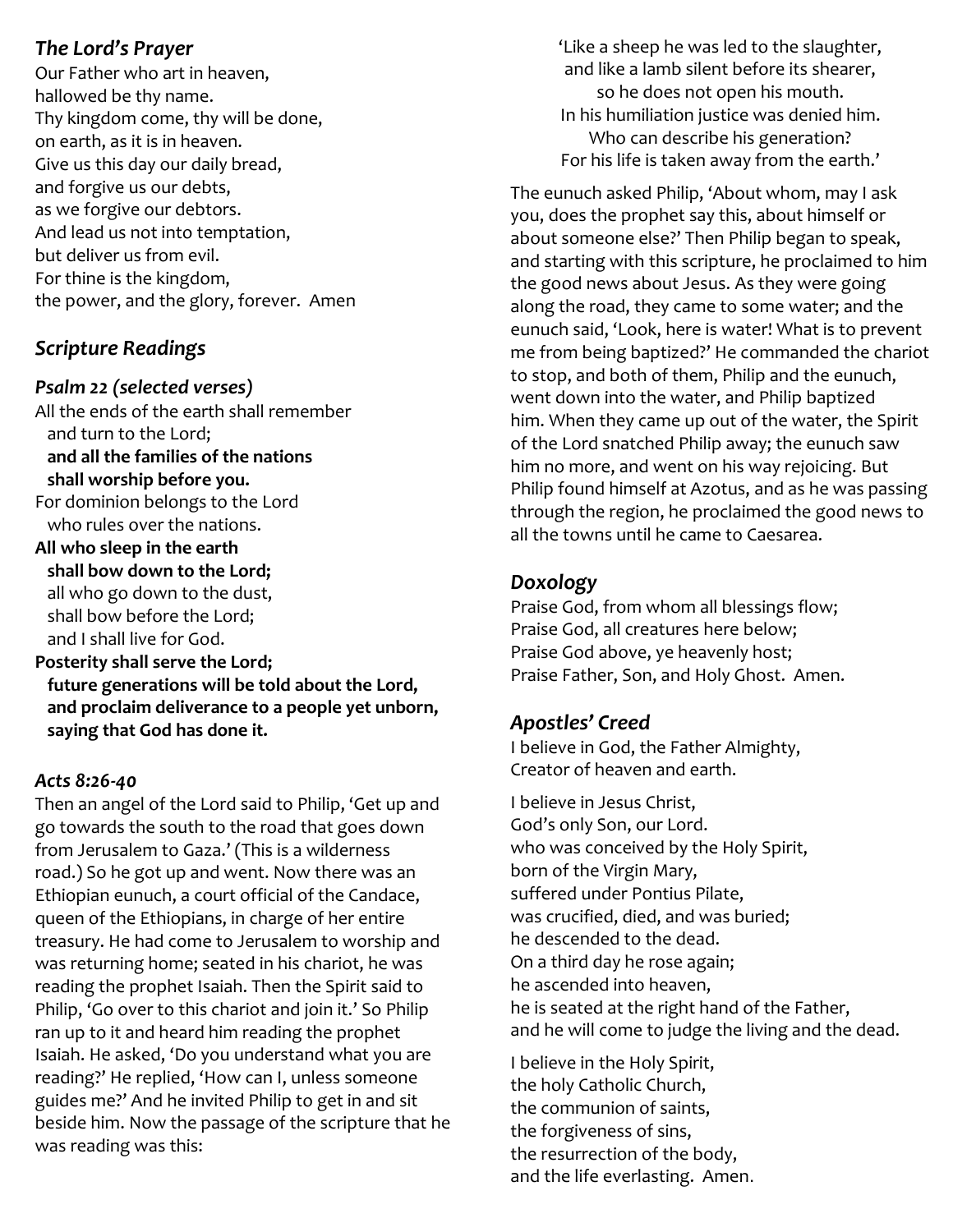## *Notes from the Director of Music*

 We are into a new season. The leaves are just beginning to change colour on some of the trees and the days and nights are cooler, thankfully. The **Introit** is from a God-in-nature hymn (#705) and reassures us that amidst the wonders of creation and changing seasons, God still cares for us.

 Music in the Russian Orthodox Church has had its own interesting evolution. Like the early Presbyterian Church, no instruments were used for accompaniment of singing. Through the 19th century there was a heavy influence from Italian music and thus harmony, though rather basic, developed from the early chants. Vassili Sergeievich Kalinnikov (1866- 1901) had a rather short life but managed to compose a couple of symphonies and several works for the church. The **Anthem** is his setting of *The Beatitudes* which are found in Matthew V 3-12. The sound, with low bass drones and simple harmony, is distinctively Russian.

 The frequent use of the word "blessed" in the anthem, brought to mind a beautiful German chorale *Liebster Jesu, wir Sind Hier* or, using Catherine Winkworth's translation, *Blessed Jesu, at Thy word* (see hymn #416). J.S. Bach composed a few different arrangements of this melody. One harmonization by Bach is heard as the first **Prelude**, followed by an arrangement with three variations by a relative of Bach, Johann Gottfried Walther (1684-1748). A third arrangement is heard during the **Offertory**. It is a beautifully ornamented version as only Johann Sebastian could do.

 The service ends with a *Dialogue* by French composer Louis-Nicolas Clérambault (1676-1749) who lived around the same time as J.S. Bach, but his music is very different. In 1703, Gaspard Corrette described the *Dialogue*: it "is played very boldly, with a variety of moods ranging from gaiety to solemnity". As is often the case with French music, the **Postlude** uses a nice variety of stops and the piece ends boldly using the full resources of the organ.

## *Ushers*

This morning – The Elders of St. Andrew's Church Next Sunday – Bob Hessell, Holly Turnbull, Rory Warnock, Cheng Shyu

## *Prayer*

O God, our prayer as a congregation is a simple one. We ask that on this World Communion Sunday we

focus our faith on the Christ whose sovereignty is expressed through the hospitality found at table. Draw us toward you in quiet, steadfast ways. In remembering you, we sense the opportunity to serve others. In recognizing your presence, we come to know ourselves. God of healing and hopefulness, of grace and goodness, hear our prayer offered in the name of Jesus Christ, our Lord. Amen.

*Glen E. Rainsley*

## *Today*

Special welcome to visitors this morning. Please stay for a glass of tea, coffee, or lemonade in St. Andrew's Hall after the service, and allow us an opportunity to introduce ourselves.

## **Living in God's Mission Today**

You will find enclosed another extract from this report of the Committee on Church Doctrine that has been commended to congregations to study. Each week another section or two is copied. The extracts of previous weeks are available in St. Andrew's Hall. After the service on Sunday October 30, the Minister invites you to linger, hear a brief overview of the whole, and have the opportunity to share thoughts that helped or challenged you – please sign up, so sufficient sandwiches can be made.

# *This Week*

#### **St. Andrew's Choir**

Do you enjoy singing? Our choir meets Thursday evenings at 6 p.m. For more information, contact John at [johnhall@canadianpianos.ca](mailto:johnhall@canadianpianos.ca)

## **Deepening Our Spiritual Life**

Do you have a desire to draw closer to God? Others have felt this way and have come together from various churches in groups across Canada [\(www.imagodeicommunity.ca\)](http://www.imagodeicommunity.ca/). A new Imago Dei group is being begun in Kingston by one of our St. Andrew's own members. It is an opportunity to journey further through contemplative prayer and community in Christ. Come and hear more about this possibility at an information evening Tuesday October 4. Contact Dorothy Messenger at [dotmessenger@gmail.com](mailto:dotmessenger@gmail.com)

## *Advance Notice*

#### **October Chapel Services**

The Minister will be conducting services at Rideaucrest on Sunday October 9 1:15 and 2 p.m., and